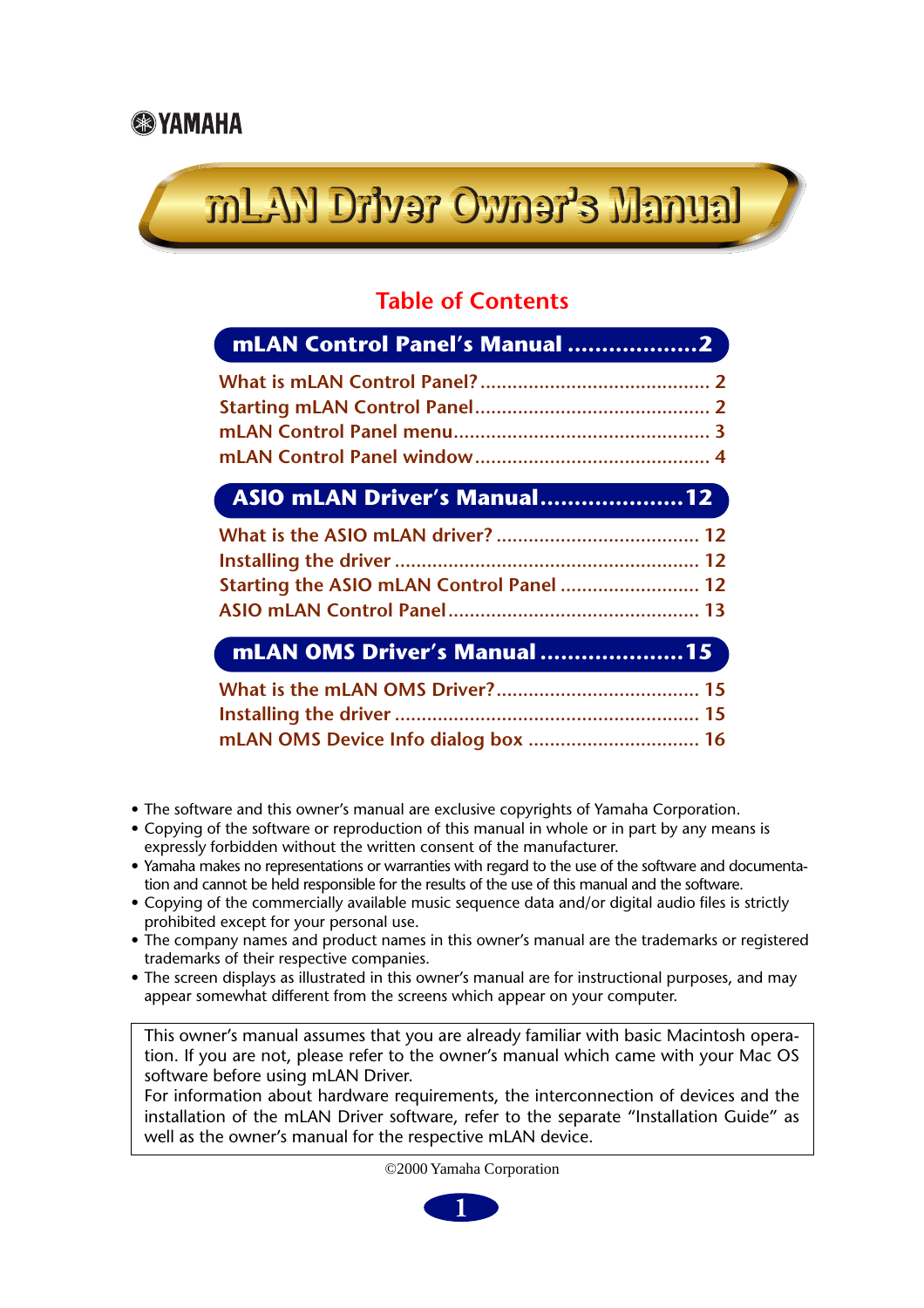### <span id="page-1-0"></span>**mLAN Control Panel's Manual**

### <span id="page-1-1"></span>**What is mLAN Control Panel?**

"mLAN Control Panel" software enables you to set various parameters when you are using mLAN with a Macintosh computer. For example, it lets you specify the number of sequences and the sampling frequency of audio and MIDI data received or transmitted via mLAN, and specify where to receive or transmit such data. The settings made using the mLAN Control Panel apply globally to all application programs used with mLAN.

 $$ The settings are stored as the "mLAN Control Panel Prefs" file in the "System folder"  $\rightarrow$  "Preferences"  $\rightarrow$  "mLAN Prefs" folder. For example, if you have checked (selected) the "Send" parameter in the mLAN Control Panel window, when you start the computer next time the stored settings will automatically be read and data will be output to mLAN according to the settings.

### <span id="page-1-2"></span>**Starting mLAN Control Panel**

Select Apple menu  $\rightarrow$  Control Panels  $\rightarrow$  mLAN Control Panel. Alternatively, open the "System" folder" of the start-up disk and double-click "mLAN Control Panel" in the "Control Panels" folder.

 $NOTE$ If any mLAN-related application programs are open, you may not be able to change the mLAN Control Panel settings. In this case, select "Show Clients..." from the File menu. The system displays the title of the currently-open application(s). Quit the application, then adjust the mLAN Control Panel settings.

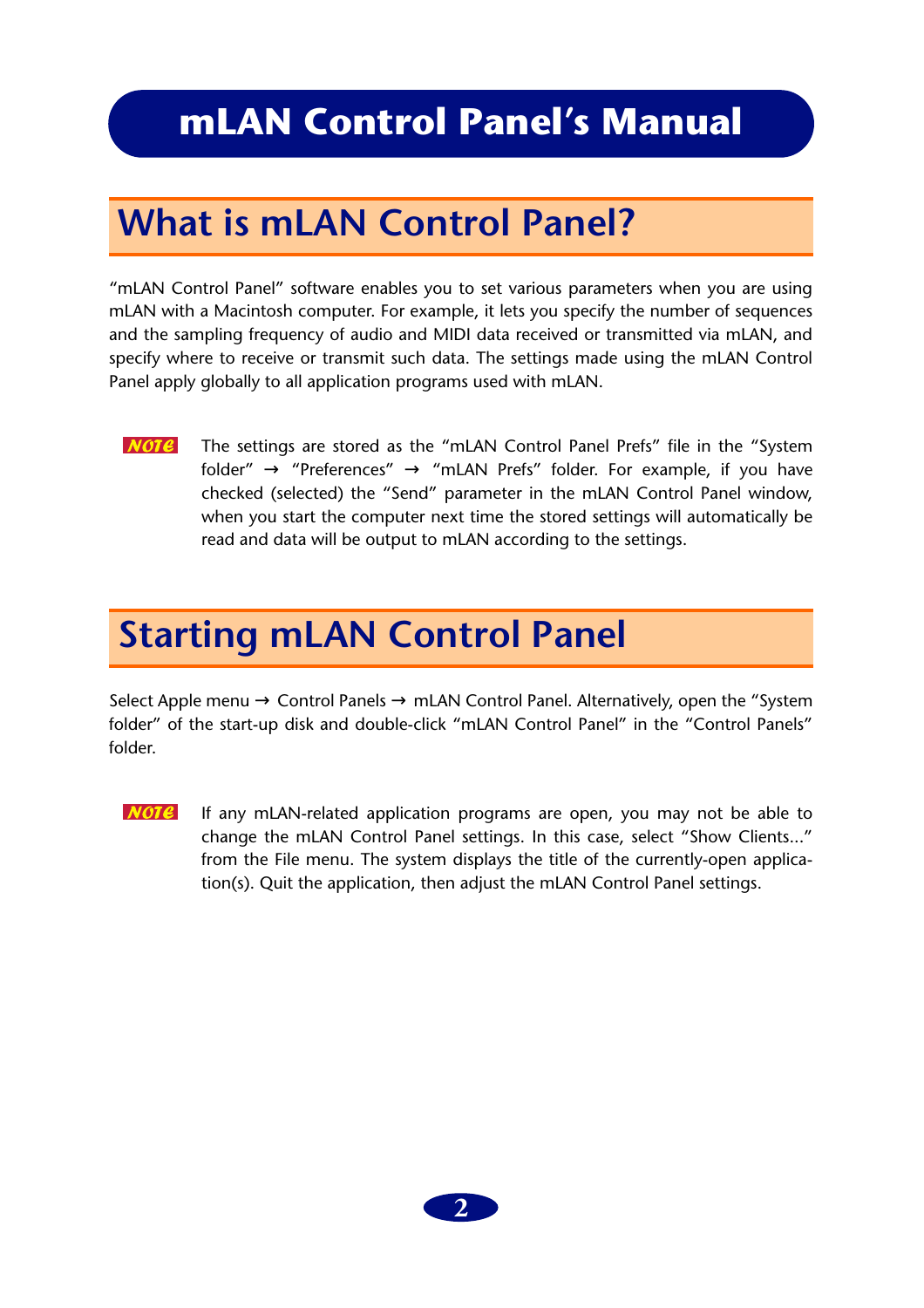## <span id="page-2-0"></span>**mLAN Control Panel menu**

### **Apple menu**

#### **About mLAN Control Panel...**

Displays the version information of mLAN Control Panel.

### **File menu**

#### **Close**

Closes mLAN Control Panel. Same as "Quit" in the File menu.

#### **Set**

Same as the [Set] button in the mLAN Control Panel window.

#### **Revert**

Same as the [Revert] button in the mLAN Control Panel window.

#### **Show Clients...**

Displays the title of the currently-open application that uses mLAN.

#### **Reset FireWire Bus**

Issues Bus Reset to the FireWire bus that is selected by "FireWire Card ID" in the mLAN Control Panel window. Note that sound may be interrupted if you are currently using an mLAN device.

#### **Quit**

Quits mLAN Control Panel. Same as "Close" in the File menu.

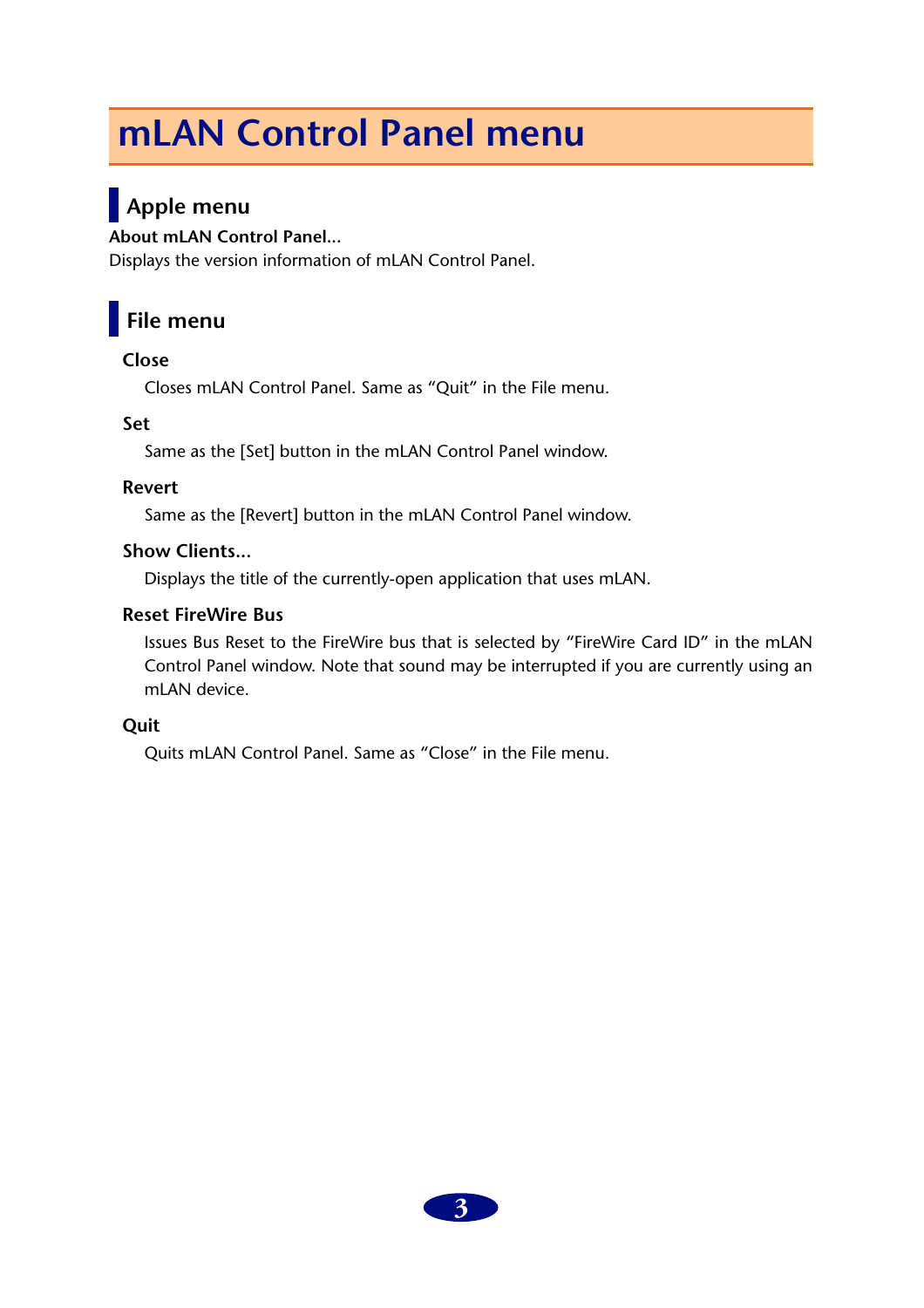### <span id="page-3-0"></span>**mLAN Control Panel window**

When you start mLAN Control Panel, the system displays the following window.

|                          | mLAN Control Panel $\bar{=}$                                                                       |            |
|--------------------------|----------------------------------------------------------------------------------------------------|------------|
| (1)<br>$\left( 2\right)$ | 0050E4FF FE59E32B<br>FireWire Card ID<br>$\div$<br>44100<br>Sample Rate<br>$\div$                  | (10)       |
| (3)                      | <b>ØReceive</b><br>⊠ Send                                                                          | (11)       |
| (4)                      | Isochronous Ch. $\frac{1}{\sqrt{2}}$ 16<br>Isochronous Ch.<br>0                                    |            |
| (5)                      | Audio Sequences   32<br>Audio Sequences<br>8                                                       | 12)        |
| (6)                      | MIDI Sequences   負<br>MIDI Sequences                                                               | 13)        |
|                          | Select Destinations<br>Select Source<br>Fit Sequences                                              | (14)       |
|                          | Receive Status                                                                                     | (15)       |
|                          | Sample Rate 44100<br>$1 \t 2 \t 1$<br>IEC60958<br>00000000-<br>Raw Audio<br><b>MIDI</b><br>Unknown | (16)       |
| (8)                      | -81<br><b>Buffers</b><br><b>Buffers</b>                                                            | (17)       |
| (9)                      | $\frac{1}{\sqrt{2}}$ millisec.<br>Buffer Length<br><u>_2</u> millisec.-<br>Buffer Length           | 18)        |
|                          | mylan<br>Set<br>Revert                                                                             | (19)<br>20 |

 $NOTE$ All changes to the parameters in this window become valid when you click the [Set] button.

#### A **FireWire Card ID**

This parameter displays the serial number of the FireWire (IEEE1394) interface card. If multiple interface cards are installed on the computer, select the desired card here.

#### B **Sample Rate**

This parameter enables you to specify the sampling frequency of audio data used via mLAN. This rate is applied to all reception and transmission of audio data via mLAN. Options currently supported are "44.1kHz" and "48kHz."

 $NOTE$ mLAN supports a sample bit resolution of up to 24-bit for received and transmitted audio data, although this bit resolution may not be available depending on the application program being used.

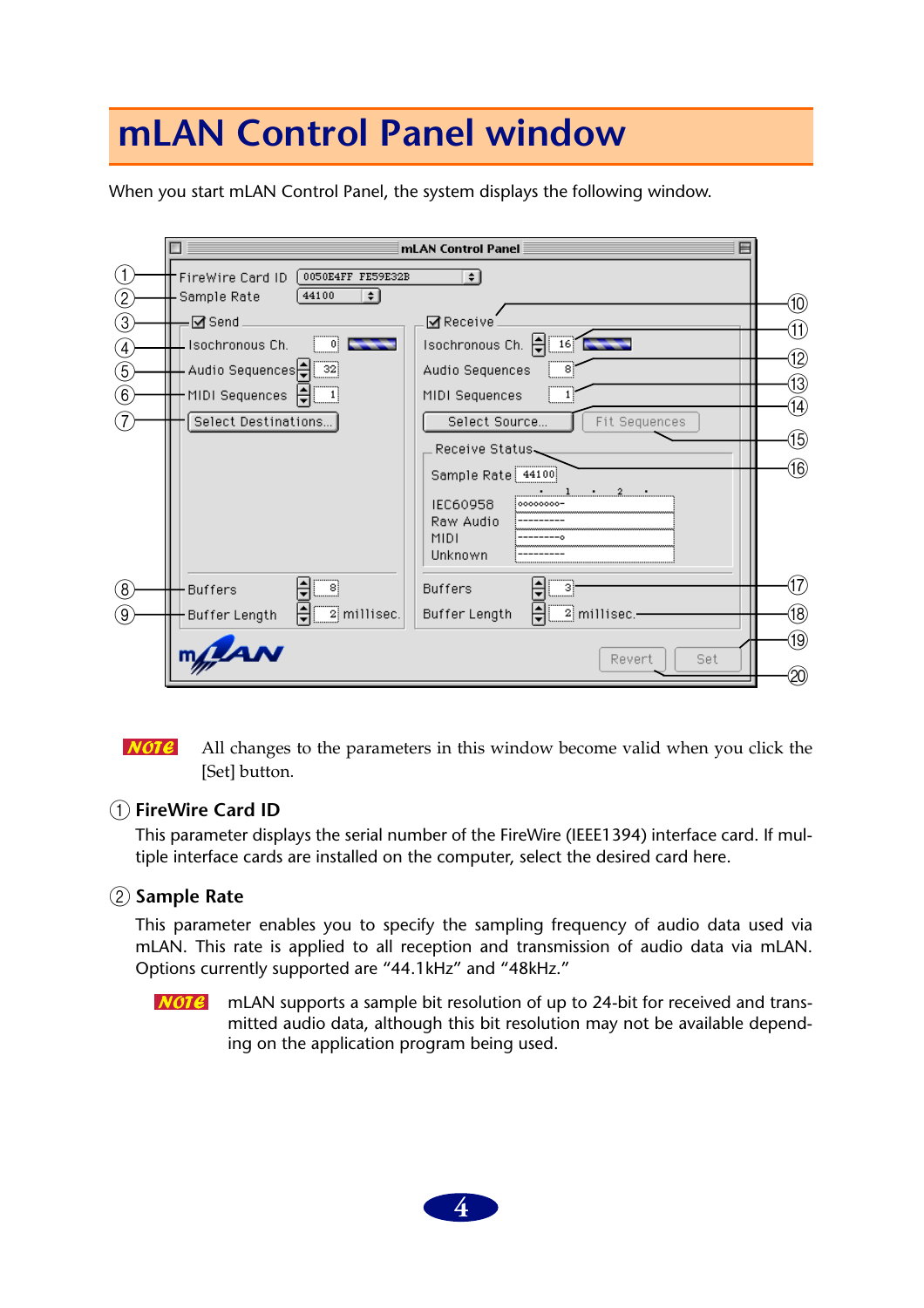#### (3) Send

This column enables you to set parameters for mLAN data transmission.

Checking the "Send" checkbox enables data transmission to the mLAN bus, and lets you make the necessary settings for transmission. If you do not perform mLAN transmission, remove the check from the checkbox.

**NOTE** If you check the "Send" checkbox, mLAN data is always transmitted from the current computer even if you are not using mLAN. This applies a load to the entire system, including non-mLAN-related application programs. Remove the check from this checkbox when you are not using mLAN.

#### (4) **Isochronous Ch.**

This parameter displays the Isochronous Channel number of the FireWire channel being used for mLAN data transmission. The channel number ranges from 0 through 63, and unused number is automatically assigned. The bar graph on the right displays the progress of transmission. The bar graph scrolls when data is being transmitted, and it stops when no data is transmitted.

#### E **Audio Sequences**

This parameter enables you to specify the number of sequences of mLAN audio data transmitted from the computer. One sequence corresponds to one channel. The value is an even number ranging from 0 through 32. The specified number of monaural audio sequences is always output to FireWire, regardless of whether the current application uses mLAN. (If the application program does not use mLAN, mLAN audio data indicating "silence (flat waveform with a level of 0)" will be output.)

#### $\circled$  MIDI Sequences

This parameter enables you to specify the number of sequences of MIDI data transmitted from the computer via mLAN. One sequence corresponds to one MIDI cable. The value ranges from 0 through 8. The specified number of MIDI sequences is always output to FireWire, regardless of whether the current application uses mLAN. (If the application program does not use mLAN, mLAN MIDI data indicating "No data" will be output.)

The higher the number of sequences, the greater the load applied to the  $NOTE$ computer. Set the minimum value possible. The actual number of sequences that can be correctly transmitted depends on the performance of your computer and the type of application program.

#### G **Select Destinations...**

Click here to open a dialog box that enables you to select an mLAN device to receive mLAN data from the computer. The dialog box (page 6) opens after the system scans and recognizes the connected mLAN devices.

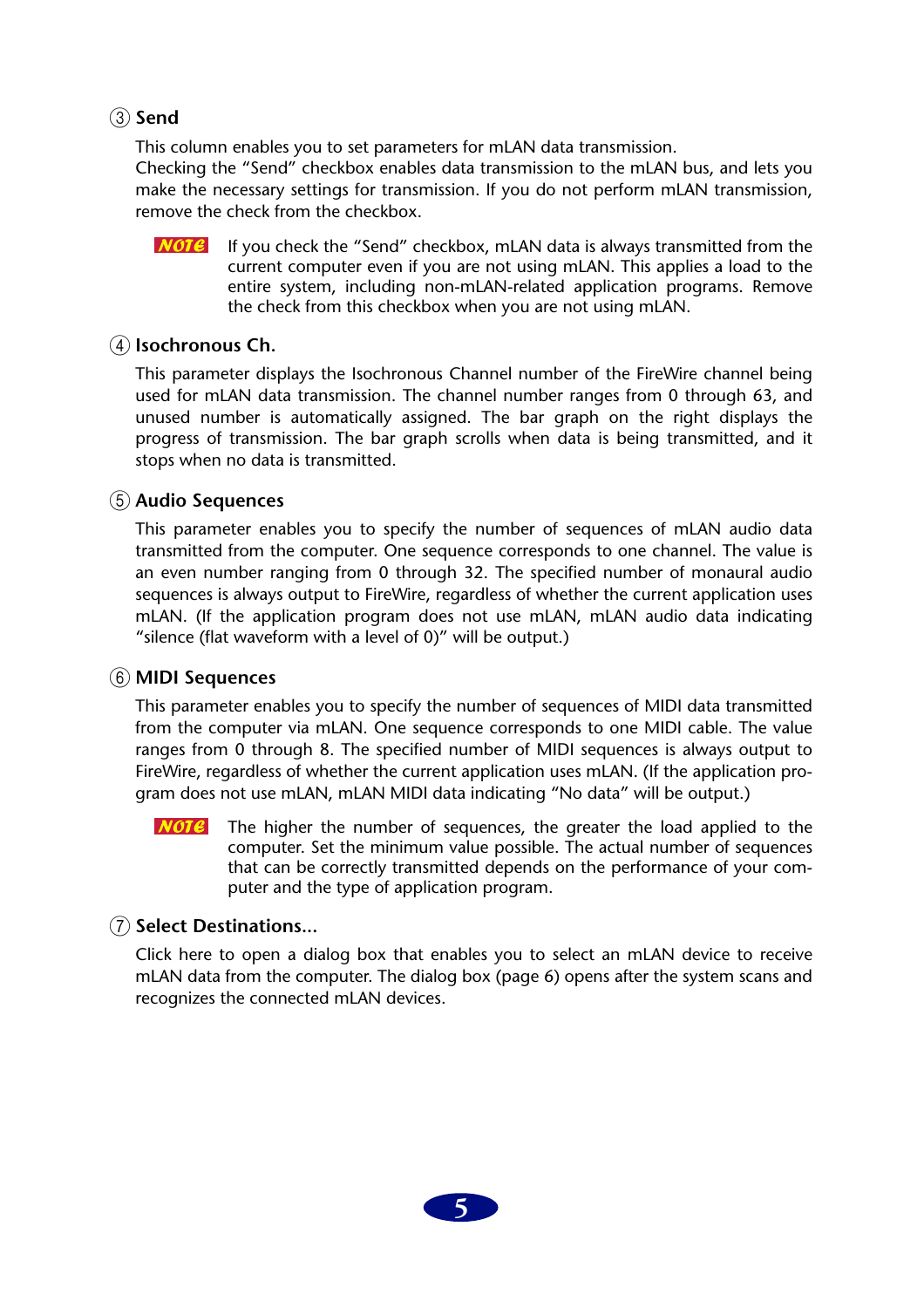#### **"Select Destinations" dialog box**

This dialog box enables you to specify the mLAN devices and mLAN plugs that receive mLAN data from the computer.

|     |                |                 | <b>Select Destinations</b>   |               |                    |             |                   |
|-----|----------------|-----------------|------------------------------|---------------|--------------------|-------------|-------------------|
|     | Audio          |                 |                              |               |                    |             |                   |
|     | 1              | YAMAHA mLANSP-1 | $0.60$ Rev $00F$             | $\div$        | Input 1            | $\div$      |                   |
|     | 2              | YAMAHA mLANSP-1 | 0.60 Rev00F                  | $\div$        | Input <sub>2</sub> | ÷           |                   |
|     | 3              | YAMAHA mLANSP-1 | $0.60$ Rev $00F$             | ÷             | Input 3            | ÷           |                   |
|     | 4              | YAMAHA mLANSP-1 | $0.60$ Rev $00F$             | $\div$        | Input 4            | $\div$      |                   |
|     | 5              | YAMAHA mLANSP-1 | $0.60$ Rev $00F$             | $\div$        | Input 5            | ÷           |                   |
|     | 6              | YAMAHA mLANSP-1 | 0.60 Rev00F                  | ÷۱            | Input 6            | $\div$      |                   |
| (1) | 7              | YAMAHA mLANSP-1 | $0.60$ Rev $00F$             | $\div$        | Input 7            | ÷۱          | $\left( 2\right)$ |
|     | 8              | YAMAHA mLANSP-1 | $0.60$ Rev $00F$             | ≑∣            | Input 8            | $\div$      |                   |
|     | 9              | YAMAHA mLANSP-2 | 0.60 Rev00F                  | $\div$        | Input 1            | ÷           |                   |
|     | 10             | YAMAHA mLANSP-2 | $0.60$ Rev $00F$             | $\div$        | Input 2            | $\div$      |                   |
|     | 11             | YAMAHA mLANSP-2 | $0.60$ Rev $00F$             | $\div$        | Input 3            | $\div$      |                   |
|     | 12             | YAMAHA mLANSP-2 | $0.60$ Rev $00F$             | $\div$        | Input 4            | $\div$      |                   |
|     | 13             | YAMAHA mLANSP-2 | $0.60$ Rev $00F$             | $\div$        | Input 5            | $\div$      |                   |
|     | 14             | YAMAHA mLANSP-2 | 0.60 Rev00F                  | $\div$        | Input 6            | $\div$      |                   |
|     | 15             | YAMAHA mLANSP-2 | $0.60$ Rev $00F$             | $\div$        | Input 7            | $\div$      |                   |
|     | 16             | YAMAHA mLANSP-2 | $0.60$ Rev $00F$             | $\div$        | Input 8            | $\div$<br>٠ |                   |
|     | <b>MIDI</b>    |                 |                              |               |                    |             |                   |
|     | 1              | YAMAHA mLANSP-1 | 0.60 Rev00F                  | ÷۱            | OUT-A              | $\div$      |                   |
|     | $\overline{2}$ | (No Device)     |                              | $\div$        | $(No$ $Pluq)$      | ÷           |                   |
|     | 3              | (No Device)     |                              | $\frac{1}{7}$ | $(No$ $Pluq)$      | ÷           |                   |
|     | 4              | (No Device)     |                              | é             | $(No$ $Pluq)$      | é           |                   |
|     |                | Disconnect All  | Update $\parallel$<br>Revert |               | 0K                 | Cancel      |                   |
|     |                | 3               | 5)<br>4                      |               | $6 \,$             |             |                   |

#### 1 **Device pop-up menus**

These pop-up menus enable you to select mLAN devices to which data is transmitted. The numbers on the left show the sequence numbers for audio and MIDI data.

 $NOTE$ When you select the destination mLAN device in one of the Device pop-up menu while holding down the Option key, the same mLAN device will be automatically selected in the subsequent Device pop-up menus. The number of the Device pop-up menus that have the same mLAN device selection corresponds to the number of destination mLAN input plugs.

#### 2 **mLAN plug pop-up menus**

These pop-up menus enable you to select the destination mLAN plugs for the mLAN devices selected by the Device pop-up menus  $(1)$ .

 $$ Select the destination mLAN device while holding down the Option key to assign multiple plugs simultaneously.

#### 3 **Disconnect All**

Click this button to change all pop-up menus on the right to "(No Plug)." Click [OK] while "(No Plug)" is selected for all these pop-up menus to disconnect all virtual transmission (mLAN connections) from the computer to the mLAN devices.

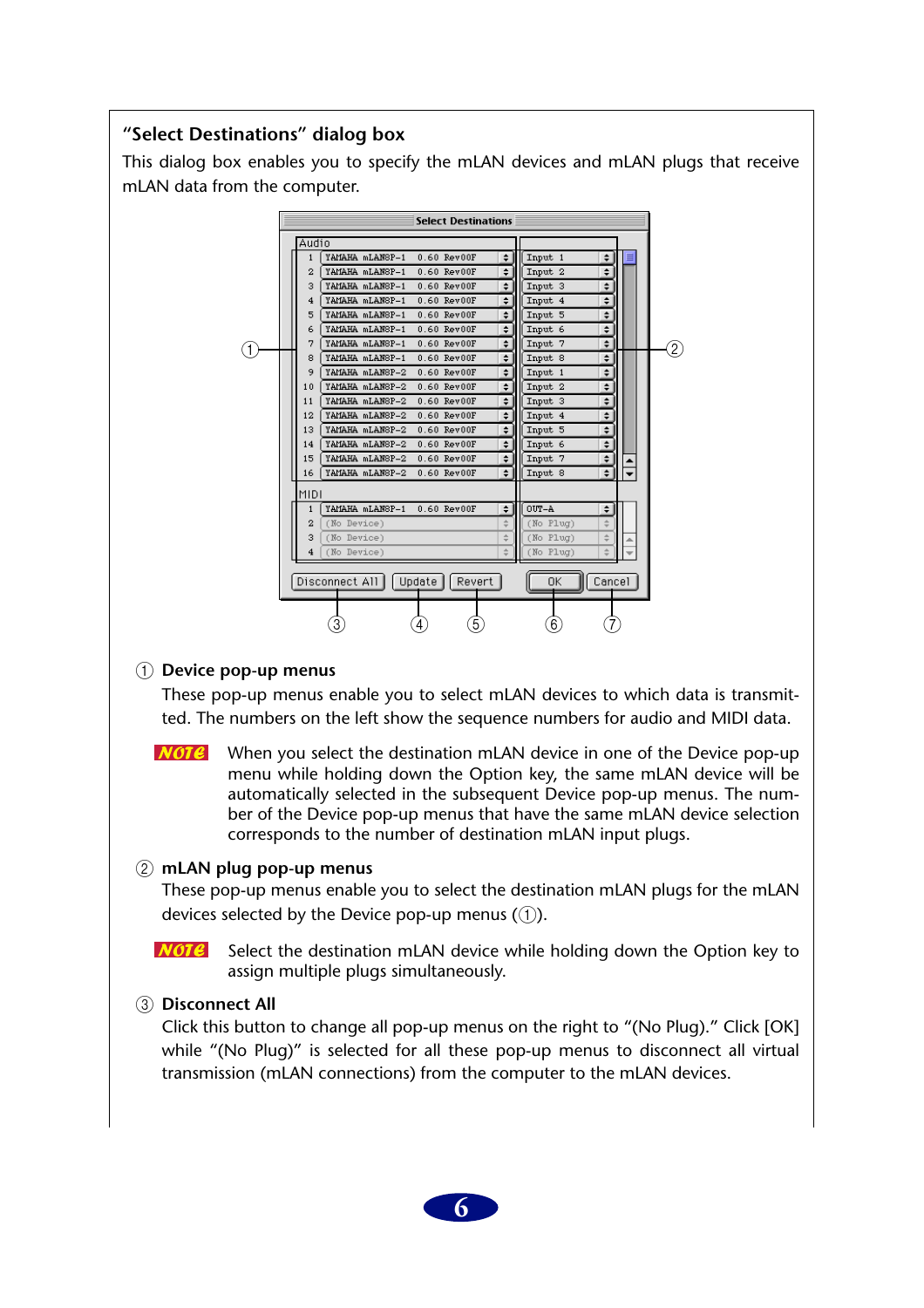| <b>Update</b><br>.4)<br>Click this button to have the system check and update the condition of the con-<br>nected mLAN devices. Use this button if the settings on the mLAN devices are<br>changed after mLAN Control Panel is started. |  |  |  |
|-----------------------------------------------------------------------------------------------------------------------------------------------------------------------------------------------------------------------------------------|--|--|--|
| (5) <b>Revert</b>                                                                                                                                                                                                                       |  |  |  |
| Click to reset the dialog box to its original status when first opened.<br>(6) <b>OK</b>                                                                                                                                                |  |  |  |
| Click to enable the dialog box settings and close the dialog box.                                                                                                                                                                       |  |  |  |
| Cancel<br>Click to close the dialog box without applying the changes you have made.                                                                                                                                                     |  |  |  |
| The changes made to the dialog box become valid immediately when you<br>click the [OK] button in the lower right corner.                                                                                                                |  |  |  |
| You do not have to click the [Set] button on the mLAN Control Panel.                                                                                                                                                                    |  |  |  |
|                                                                                                                                                                                                                                         |  |  |  |

#### **(8)** Buffers

This parameter enables you to specify the number of buffers for transmission inside the mLAN driver. The setting range is 2 through 20. The smaller the value, the less the delay created during audio or MIDI data transmission.

 $NOTE$ 

If you specify too small a value, the system may not work correctly, depending on the computer's performance.

#### **(9) Buffer Length**

This parameter enables you to specify the length of a transmission buffer inside the mLAN driver in units of milliseconds, in the range of 1 through 100. The smaller the value, the less the delay created during audio or MIDI data transmission.

- $NOTE$ If you specify too small a value, the system may not work correctly, depending on the computer's performance.
- $NOTE$ The specified value may change to a different value, depending on the other parameter settings.

#### (10) **Receive**

This column enables you to set parameters for mLAN data reception.

Checking the "Receive" checkbox enables data reception from the mLAN bus, and lets you make the necessary settings for reception. If you do not perform mLAN reception, remove the check from the checkbox.

If you check the "Receive" checkbox, mLAN data will always be received by  $NOTE$ the current computer even if you are not using mLAN. This applies a load to the entire system, including non-mLAN-related application programs. Remove the check from this checkbox when you are not using mLAN.

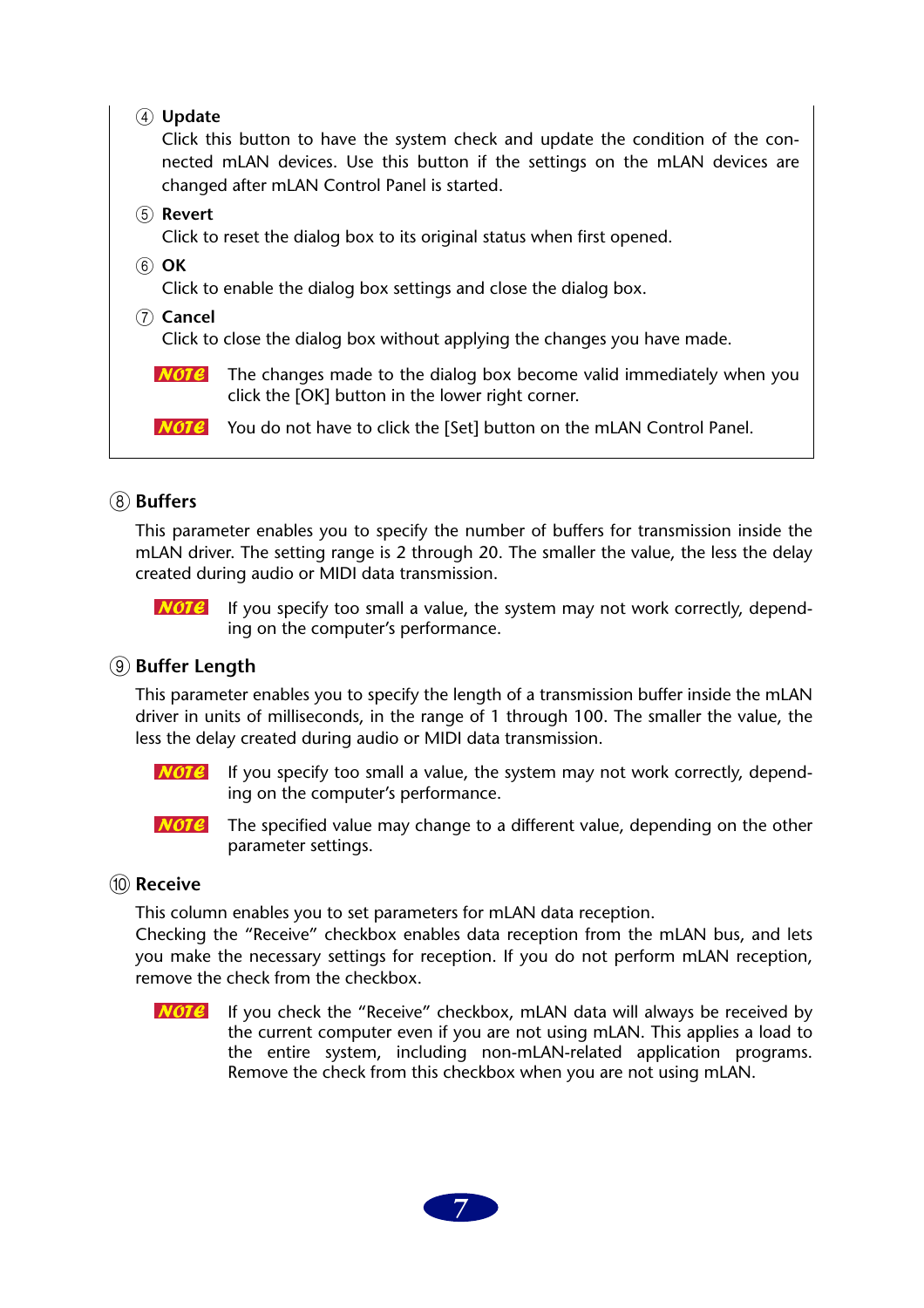#### **(11)** Isochronous Ch.

This parameter determines and displays the Isochronous Channel number of the FireWire channel being used for mLAN data reception. The bar graph on the right displays the progress of reception. The bar graph scrolls when data is being received, and it stops when no data is received. The channel number ranges from 0 through 63. Usually, you do not have to set the channel number. The number is automatically assigned when you click the [OK] button in the "Select Source" dialog box.

 $\overline{NOTC}$  If the computer receives IEEE1394 audio/MIDI data via a non-mLAN device such as another computer and if you know its Isochronous Channel number, the data can be received by specifying that number here.

#### L **Audio Sequences**

This parameter displays the number of mLAN audio sequences to be received. If this number does not match the actual number in the received data, a red warning message "Not Match" flashes on the right. To match the number to that of the data being received, click the [Fit Sequences] button.

#### **(13) MIDI Sequences**

This parameter displays the number of mLAN MIDI sequences to be received. If this number does not match the actual number in the received data, a red warning message "Not Match" flashes on the right. To match the number to that of the data being received, click the [Fit Sequences] button.

#### (14) **Select Source...**

Click here to open the dialog box to select an mLAN device that transmits mLAN data to the computer. The dialog box opens after the system scans and recognizes the connected mLAN devices.

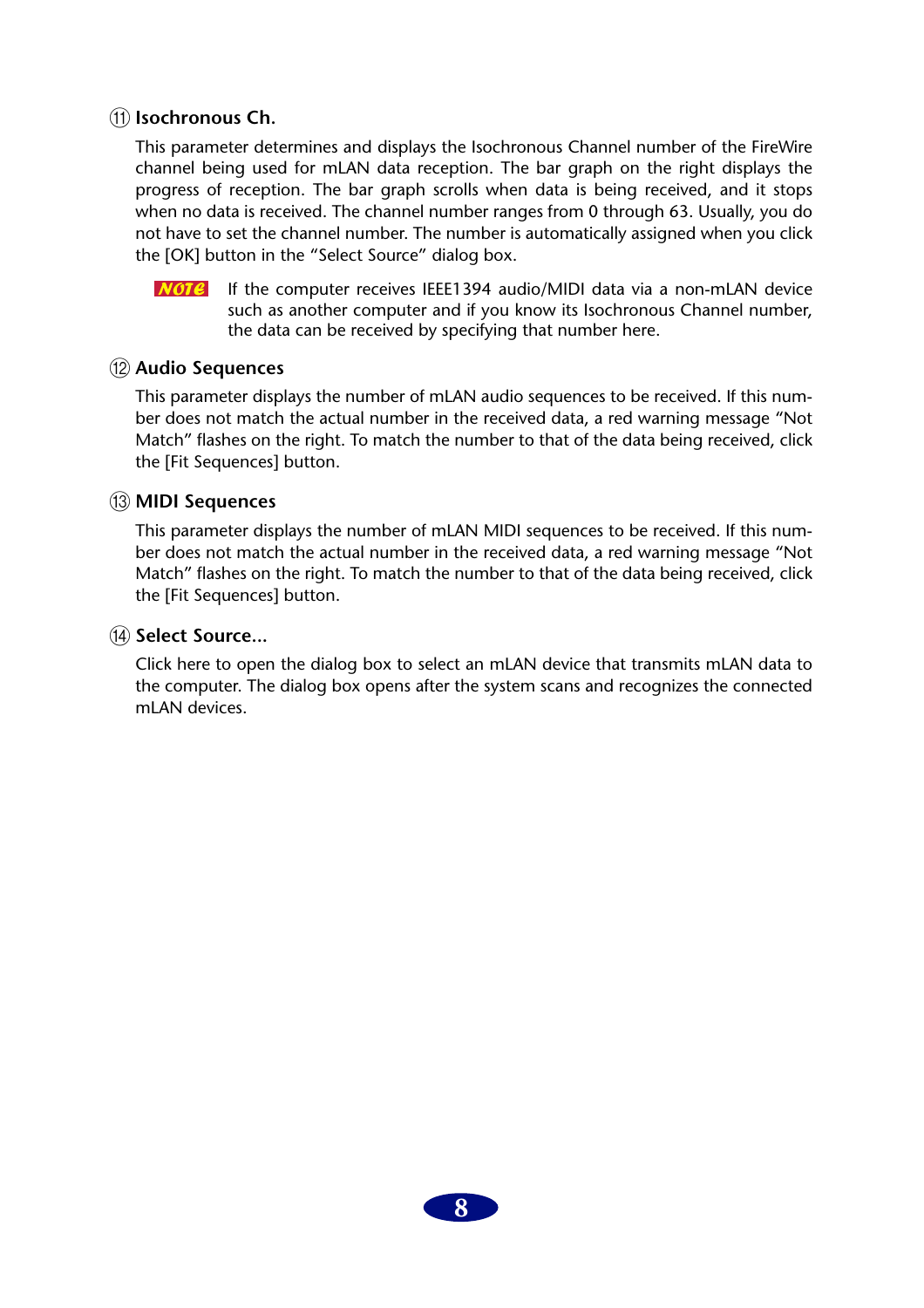

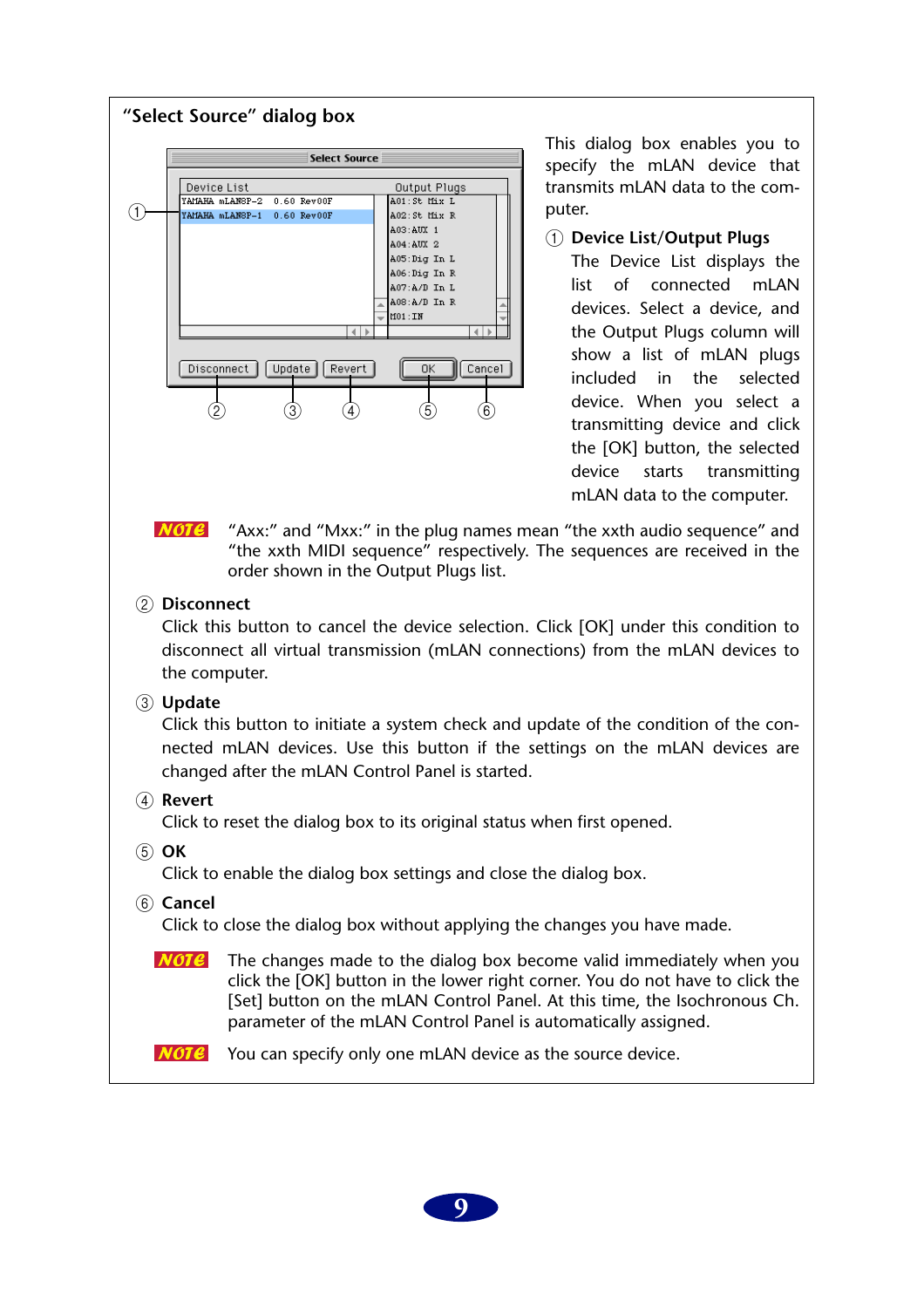#### O **Fit Sequences**

If the number of sequences does not match the actual number in the received data, a red warning message "Not Match" flashes to the right of the number parameter. To match the number to that of the data being received, click this button.

**NOTE** While the "Not Match" message is flashing, audio/MIDI data cannot be correctly received (recorded) from the application.

#### **(16) Receive Status**

This parameter displays the status of the data being received. If mLAN data is received properly, the "Sample Rate" parameter displays the sampling frequency of the data. The fields below display symbols that represent the data sequence in each format received. The symbol "o" indicates that data in the corresponding format is being received. The symbol "-" indicates that data in a different format is being received.

For example, the symbol "oooooooo-" in the "IEC60958" field indicates that nine sequences have been received, and the first eight sequences are in the IEC60958 audio data format. The "Unknown" field displays symbols if sequences in unknown formats are received.

These fields are blank if no mLAN data is received.

If an error occurs during reception, a red warning message flashes to the right of the "Sample Rate" parameter. In this case, check the transmission device.

**NOTE** Some error messages, such as "Data Protected," may not disappear even after the cause of the error is removed, until reception resumes. In this case, remove the "Receive" checkbox, click the [Set] button, then check the "Receive" checkbox again and click the [Set] button.

#### Q **Buffers**

This parameter enables you to specify the number of buffers for reception inside the mLAN driver. The setting range is 2 through 20. The smaller the value, the less the delay created during audio or MIDI data reception.

If you specify too small a value, the system may not work correctly, depend- $NOTE$ ing on the computer's performance.

#### **(18) Buffer Length**

This parameter enables you to specify the length of a reception buffer inside the mLAN driver in units of milliseconds, in the range of 1 through 100. The smaller the value, the less the delay created during audio or MIDI data reception.

- If you specify too small a value, the system may not work correctly, depend-NOTE ing on the computer's performance.
- **NOTE** The specified value may change, depending on the other parameter settings.

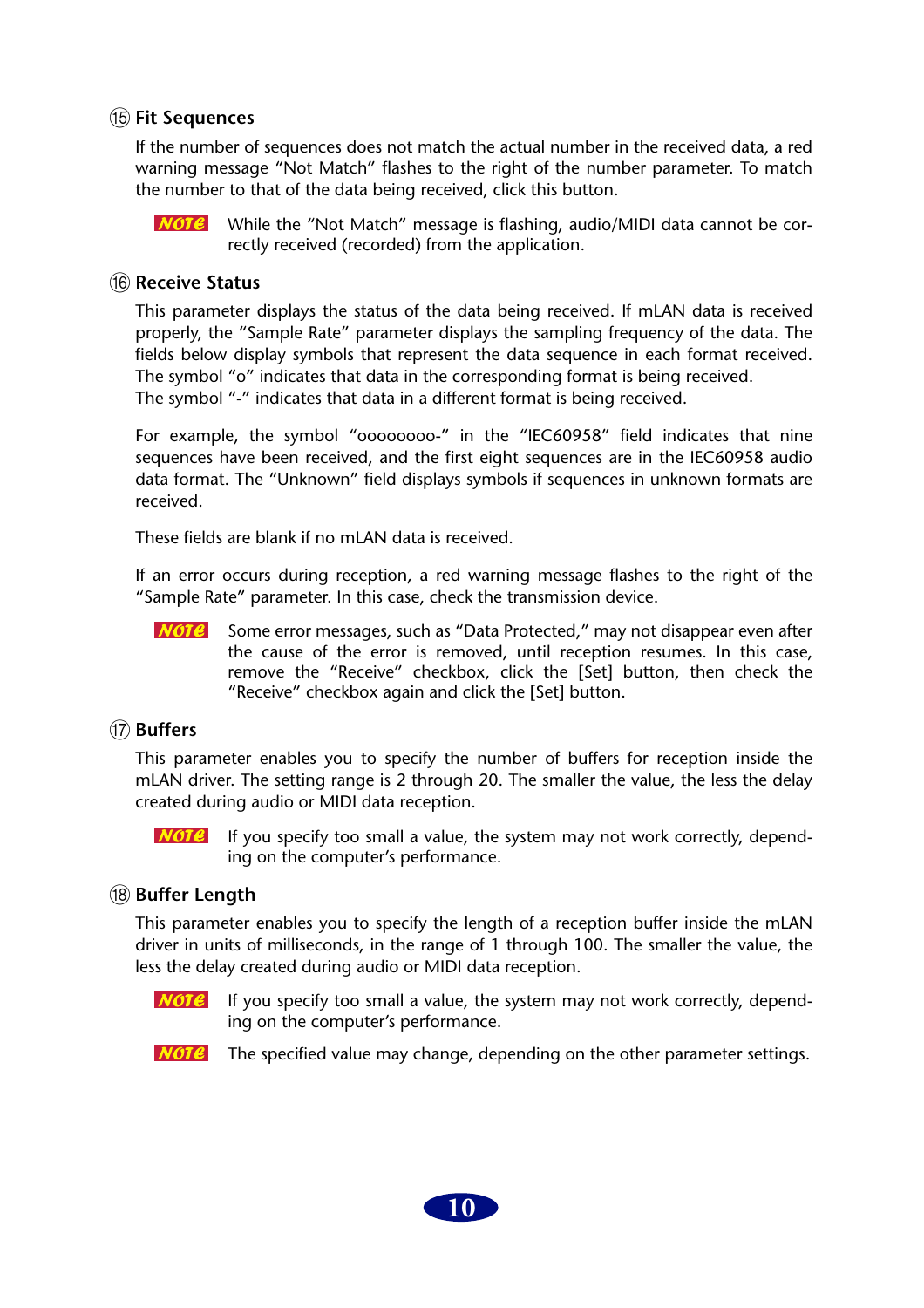#### S **Set**

Click this button to enable the mLAN Control Panel settings. The settings do not take effect until you click the [Set] button.

 $NOTE$ The settings in the dialog box that opens when you click the [Select Destinations...] or [Select Source...] button become valid when you click the [OK] button in the corresponding dialog box.

#### 20 Revert

Click this button to restore the most recent settings to mLAN Control Panel. Once you click the [Set] button, you cannot restore the previous status.

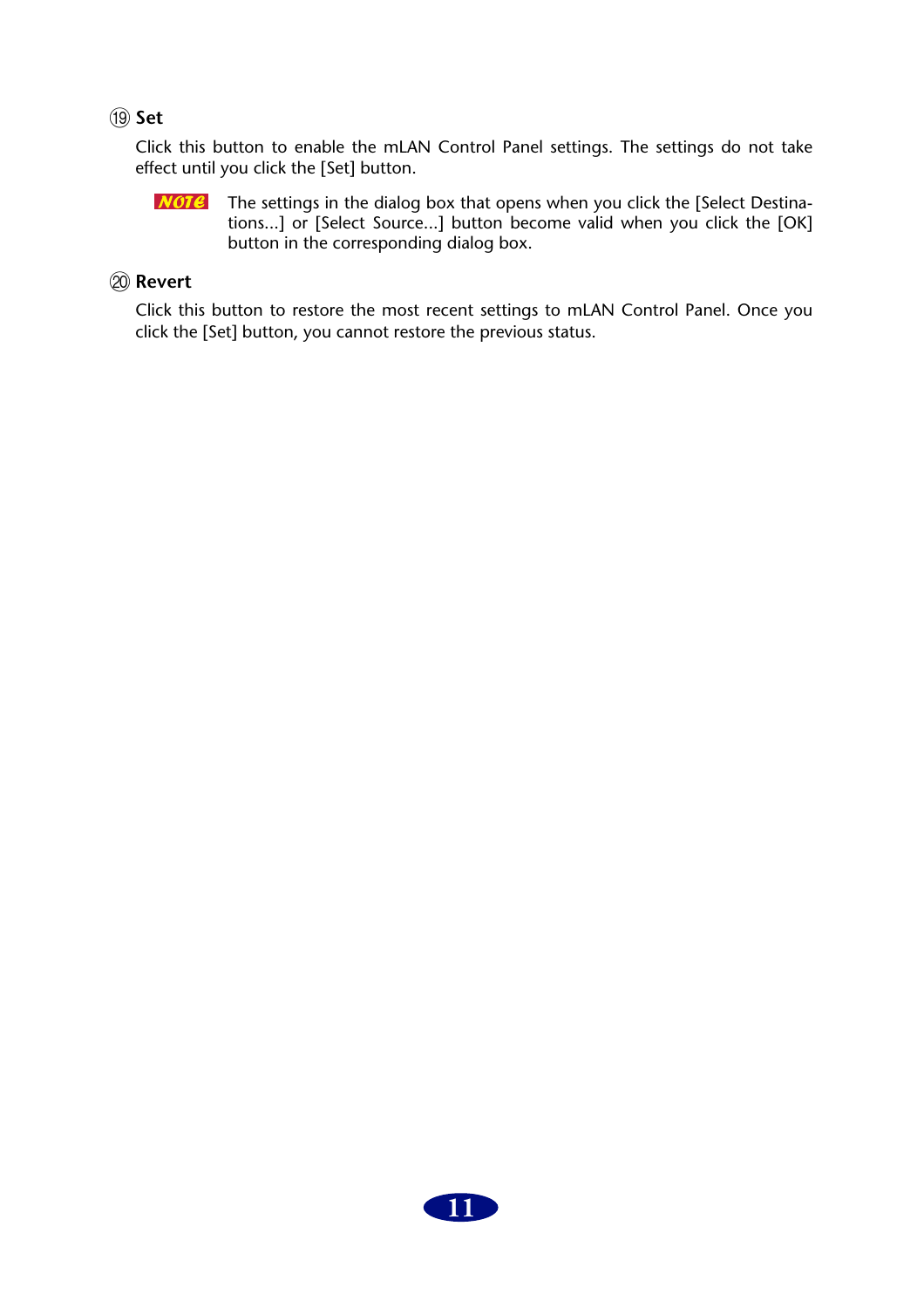### <span id="page-11-0"></span>**ASIO mLAN Driver's Manual**

## <span id="page-11-1"></span>**What is the ASIO mLAN driver?**

The "ASIO mLAN driver" software enables transmission and reception of audio data via mLAN, using an ASIO-supporting application program.

### <span id="page-11-2"></span>**Installing the driver**

 $$ Before you install the ASIO mLAN driver, first install the mLAN driver and ASIOsupporting application program.

Drag and drop the "ASIO mLAN" file in the "into ASIO Drivers" folder into the "ASIO Drivers" folder of the ASIO-supporting application. For information on selecting ASIO drivers, refer to the owner's manual for the corresponding ASIO-supporting application.

## <span id="page-11-3"></span>**Starting the ASIO mLAN Control Panel**

From the menu of the ASIO-supporting application, select "ASIO Device Control Panel." (This option title may vary depending on the application.) Alternatively, click the button in the application window.

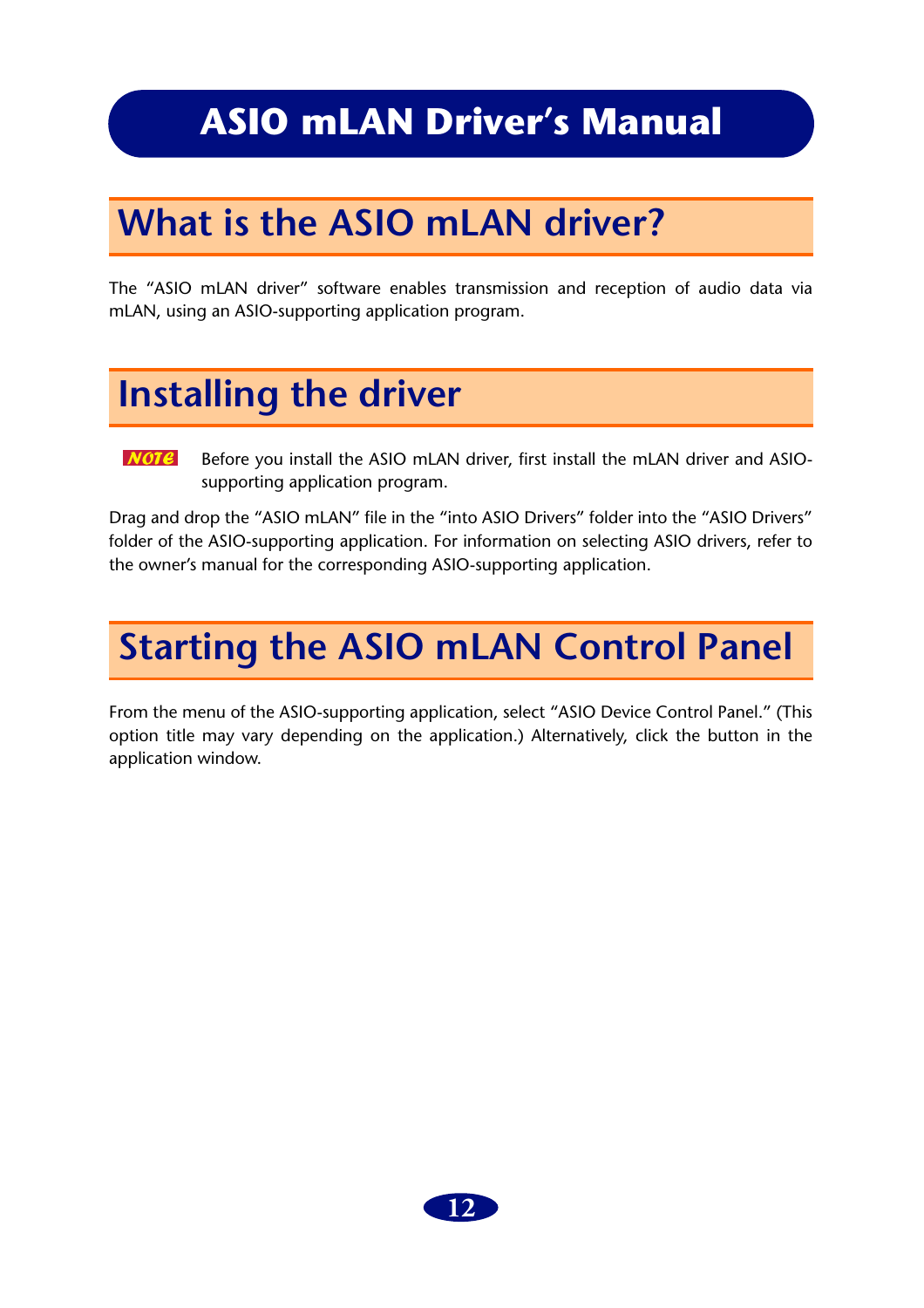## <span id="page-12-0"></span>**ASIO mLAN Control Panel**

When you start the ASIO mLAN Control Panel, the system displays the following dialog box (ASIO mLAN Control Panel).

| 1              | $\div$<br>FireWire Card ID<br>0050E4FF FE59E32B                                       |                   |
|----------------|---------------------------------------------------------------------------------------|-------------------|
| 2              |                                                                                       |                   |
|                | Preferred Buffer Size   20 milliseconds                                               |                   |
|                | Send<br>Receive                                                                       |                   |
| (3)            | Sample Size<br>Sample Size                                                            |                   |
|                | $6016$ bit<br>$\bullet$ 16 bit                                                        |                   |
|                | $Q$ 24 bit<br>$Q$ 24 bit                                                              |                   |
| $\overline{A}$ | Channel Assignment<br>Channel Assignment                                              |                   |
|                | Sequence 1<br>Sequence 1<br>÷۱<br>$\mathbf 1$<br>≣<br>1<br>÷۱                         |                   |
|                | ÷<br>÷.<br>$\overline{2}$<br>$\overline{c}$<br>Sequence 2<br>Sequence 2               |                   |
|                | $\div$<br>÷<br>3<br>3<br>Sequence 3<br>Sequence 3                                     |                   |
|                | ÷<br>÷<br>Sequence 4<br>Sequence 4<br>4<br>$\overline{4}$                             |                   |
|                | €<br>€<br>Sequence 5<br>Sequence 5<br>5<br>5                                          |                   |
|                | ÷.<br>€<br>Sequence 6<br>Sequence 6<br>6<br>6                                         |                   |
|                | ÷.<br>٠<br>Sequence 7<br>7<br>Sequence 7<br>7                                         |                   |
|                | ŧ<br>÷<br>Sequence 8<br>Sequence 8<br>8<br>8                                          |                   |
|                | ÷<br>Sequence 9<br>9<br>(Disabled)<br>9                                               |                   |
|                | ÷<br>$\frac{1}{T}$<br>Sequence 10<br>(Disabled)<br>10 <sub>1</sub><br>10 <sub>1</sub> |                   |
|                | ÷<br>Sequence 11<br>(Disabled)<br>$\frac{1}{\tau}$<br>11<br>11                        |                   |
|                | ٠<br>12 <sub>1</sub><br>Sequence 12<br>12<br>(Disabled)<br>$\frac{1}{T}$              |                   |
|                | ÷.<br>13<br>Sequence 13<br>13<br>(Disabled)<br>÷<br>Sequence 14<br>(Disabled)<br>14   |                   |
|                | ÷.<br>$\frac{1}{T}$<br>14<br>€<br>Sequence 15<br>$\div$<br>15<br>(Disabled)<br>15     |                   |
|                | $\div$<br>÷<br>Sequence 16<br>(Disabled)<br>16<br>16 <sub>1</sub>                     |                   |
|                |                                                                                       |                   |
|                |                                                                                       |                   |
|                | MAN ASIO Driver ver. 0.6.7d0                                                          |                   |
|                | Copyright @ YAMAHA Corporation, 1999-2000                                             |                   |
|                |                                                                                       |                   |
| (5)            | $\lceil$ Disable All $\rceil$ $\lceil$ Revert $\rceil$<br>[ Cancel ]<br>OΚ            | $\left( 8\right)$ |
|                |                                                                                       |                   |
|                |                                                                                       |                   |
|                | $\left[6\right]$                                                                      |                   |

#### A **FireWire Card ID**

This parameter displays the serial number of the FireWire (IEEE1394) interface card. If multiple interface cards are installed in the computer, select the desired card here.

 $\overline{NOTC}$  You cannot use multiple interface cards simultaneously via the ASIO driver.

#### B **Preferred Buffer Size**

This parameter enables you to specify the default size of the buffer inside the ASIO mLAN driver. This value is applied if the application that uses the ASIO mLAN driver does not specify a buffer size for the driver.

#### **(3)** Sample Size

This parameter enables you to specify the bit resolution of the audio data transmission and reception.

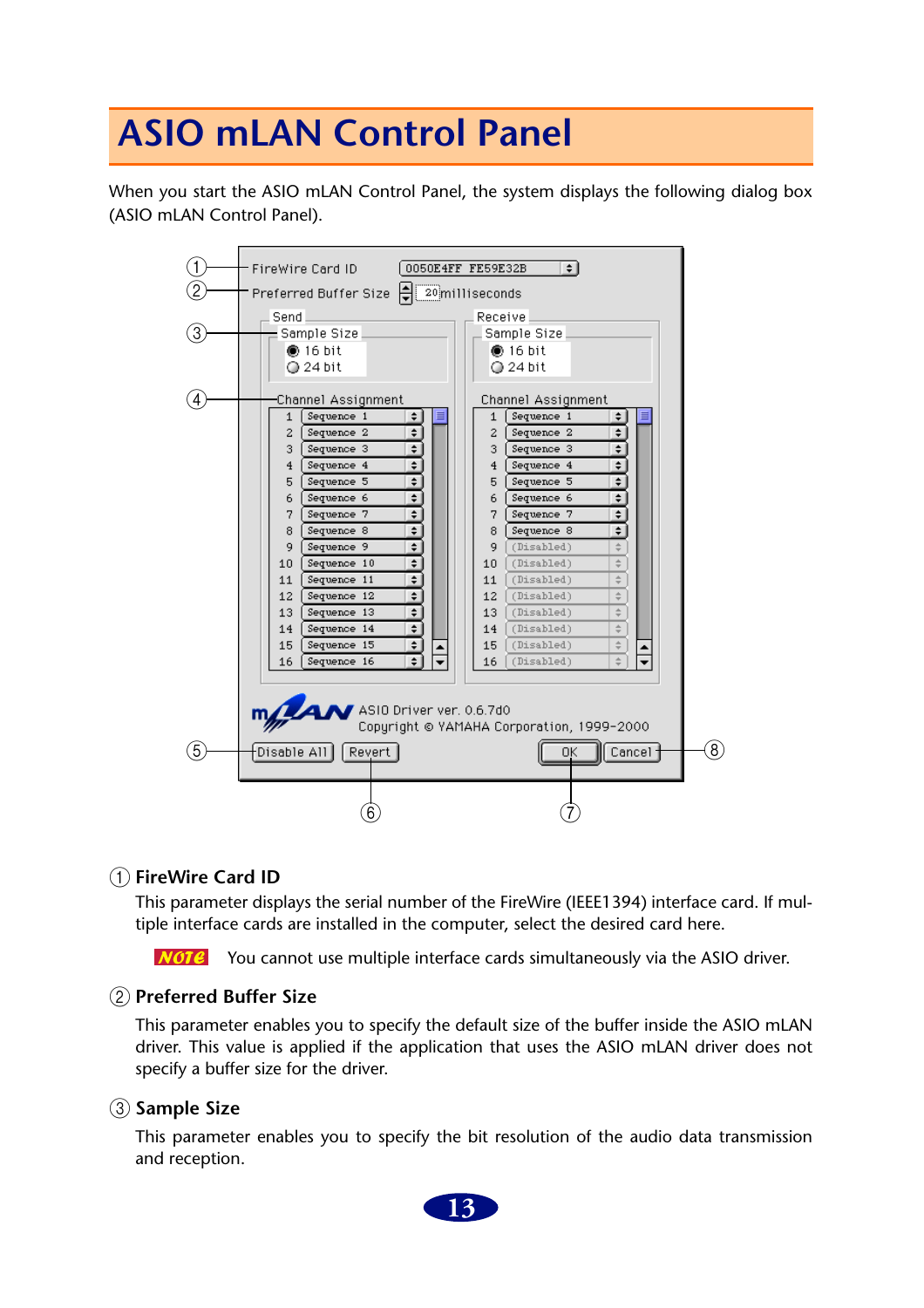#### D **Channel Assignment**

The pop-up menus in the "Send" and "Receive" columns enable you to specify which mLAN audio sequences are transmitted and received by the computer via which audio channels. The maximum number of audio channels is 32, but the maximum number of channels that can actually be used is equivalent to the number of audio sequences specified in the mLAN Control Panel. You cannot use sequences that have already been used by another application.

 $NOTE$ The settings are stored in the "ASIO mLAN Prefs" file inside the "ASIO Drivers" folder of the application.

 **The sampling rate specified in the mLAN Control Panel will be used.** 

#### E **Disable All**

Click this button to disable all pop-up menus in the Channel Assignment column. Under this condition, clicking [OK] will disable mLAN operation via the ASIO mLAN driver.

#### F **Revert**

Click to reset the dialog box to its original status when first opened.

#### G **OK**

Click to store the settings and in the "ASIO mLAN Prefs" file and close the dialog box.

 $NOTE$ The changes made to the dialog box are stored when you click the [OK] button.

 $NOTE$ To enable all changes, quit the application and restart it.

#### **(8)** Cancel

Click to close the dialog box without changing the settings.

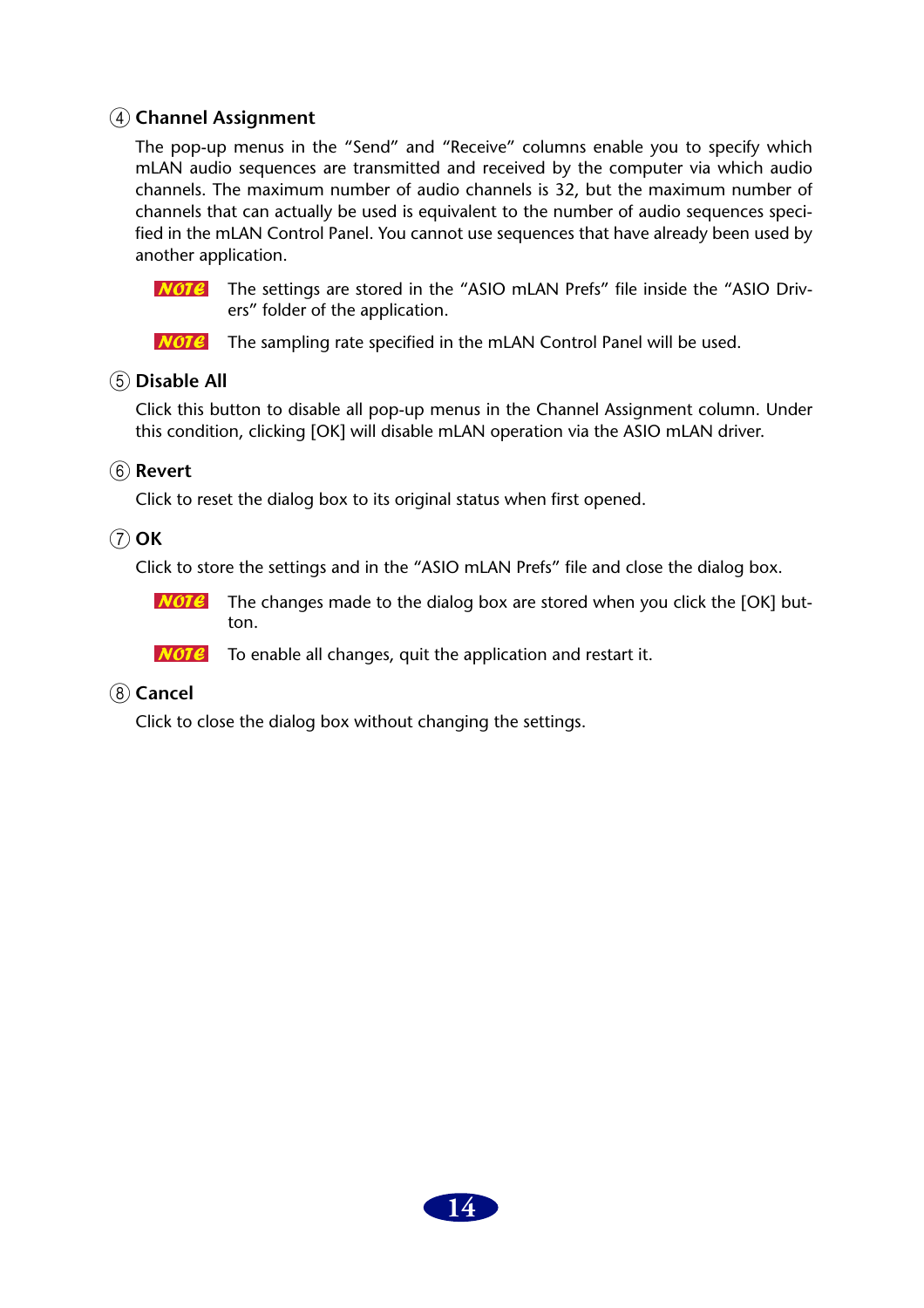### <span id="page-14-0"></span>**mLAN OMS Driver's Manual**

## <span id="page-14-1"></span>**What is the mLAN OMS Driver?**

The "mLAN OMS Driver" software is used for MIDI data transfer with the mLAN bus via OMS. Using the mLAN OMS Driver enables MIDI data transmission and reception via mLAN, using sequencer software that supports OMS.

### <span id="page-14-2"></span>**Installing the driver**

 $$ First, install mLAN driver and OMS.

Drag and drop the "OMS mLAN" file into the "OMS" folder inside the "System" folder.

When you start the OMS Setup application and select "MIDI Cards & Interfaces..." from the "Studio" menu, mLAN icons equivalent to the number of installed FireWire (IEEE1394) interface cards appear.

OMS regards mLAN as MIDI interface. Therefore, to transmit and receive MIDI data, select "Studio"  $\rightarrow$  "New device..." and create a number of devices to match the number of ports used by mLAN, and connect them under the mLAN device. It is a good idea to name these devices, for example, as "mLAN port#1," "mLAN port#2," etc.



Two FireWire interface cards are installed. The first card uses two ports for MIDI.